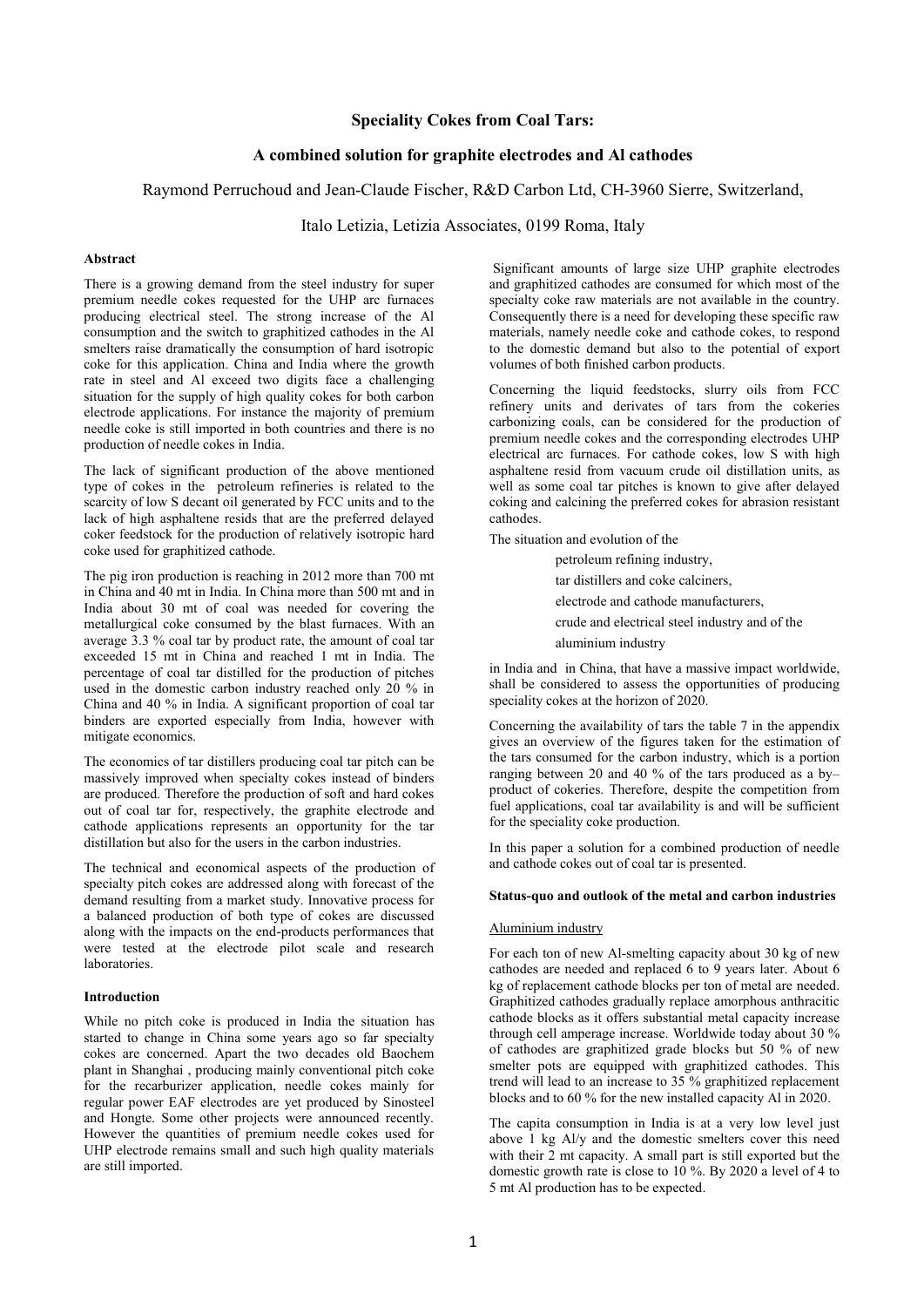Worldwide the growth is dominated by the impact of China where the annual production will double by 2020 and the capita consumption (25 kg/y) will reach practically a western world level. Beyond 2020 the future of Al in India is even brighter as potentially the capita consumption will increase by a factor 5 to10 for reaching western world standards.

The anode sector is by far the main indirect consumer of coal tar. The gross consumption of prebaked anodes is about 0.6 t per t of metal. As the coal tar pitch content is 15 % in the green anodes the needed coal tar amounts to 0.18 t per t of metal.

# Steel Industry

In electric arc furnace, producing steel out of scraps, 2.5 kg of graphite electrode is used per ton of metal. The consumption of graphite electrodes has continuously dropped over the last decades as a result of better operation and technology advances in the arc furnace as shown in the figure 1. This explains why the total graphite electrode demand has been relatively flat, but the asymptotic current level of the specific consumption means that with any increase of the electrical steel production the electrode demand is today growing. Green graphite electrodes contain about 20 % of coal tar pitch so that about 0.4 t of coal tar per ton of graphite electrode is indirectly directed towards this application.

The steel industry plays then a dual role concerning the carbon materials. Tar is generated as a by-product of the metallurgical coke prepared by coal carbonization and used for the pig iron production in blast furnaces. For 1 mt of iron about 0.5 mt of coke is used so that from the 0.7 mt of coal needed 2200 t of coal tar are produced by the cokery.

In India the apparent capita consumption of finished steel is about 60 kg while it reaches 450kg in China where 700 mtpy of crude steel are produced today. In 2012 the Indian crude steel producers reach a level that is 10 times lower but for 2020 the target is above twice the current figure. The percentage of electrical steel reaches 30 % in countries that were booming in the mid of the last century, while it lies below 10 % in China that will enjoy a major development in this sector in the year to come.

Chinese government target is 20% by 2020, which would mean around 200 mtpy of electrical steel and 500'000 t of graphite electrodes, a level that will be difficult to reach. The yearly figure for India will move from the already high current 30 mt electrical steel towards 60 mt with a domestic use of 150'000 tpy of graphite electrodes.





Figure 1: Specific Graphite Electrode Consumption

#### Electrode manufacturers

The current capacity of the Indian producers reaches already 150'000 tpy, so that a good part of electrodes are today exported, but in 2020 an increase of capacity by 50% has to be anticipated for maintaining the exports levels. The situation is even more extreme in China, where the capacity is five times higher, but the domestic use just twice the one of India. Both countries feel the progressive switch from RP to HP and ultimately to large diameter UHP electrodes for which regular cokes cannot be used.

The race to get super premium needle coke has started some years ago with substantial price increase as a consequence. Imports from Europe, USA and Japan, where the major needle coke producers are located, are today the sole but costly solution for India and China.

Graphitized cathodes are not manufactured to a significant production level in India. In the countries mentioned above, the graphite electrode plants were also producing cathodes in the past because they could easily recycle graphite scraps that were used with anthracite in the amorphous blocks. This is still the case today because graphitized cathodes represent an interesting swing capacity.

With the growing Al industry in India, this advantage and potential will be surely considered by the major electrode players. By 2020 about 15'000 tpy of graphitized cathodes will be used in India but the expansion of the smelting capacity beyond this date will bring this number to the current level of the graphite electrode capacity. In China the development of high amperage Al cells requests already today about 45'000 tpy of graphitized cathodes. This number will rise to 130'000 tpy in 2020 so that large quantities of erosion resistant coke raw material will be badly needed. Coke calciners, petroleum and tar industries

The leading merchant calciners are active in the Al grade production, but not in speciality cokes that are calcined by the companies producing the speciality green cokes. The majority of the 1.2 mt needle cokes is produced by delayed coking of decant oil, a by–product (slurry oil) of the FCC units in high conversion petroleum refineries. In India the scarcity of such feedstock, that should be also low in Sulfur, explains the quasi absence of needle coke producers.

The delayed coking techniques used for needle cokes were developed four decades ago when the needle coke demand was growing rapidly <sup>1</sup>. Low S thermal and ethylene tars have been used in the production of needle cokes  $2,3$  but modern refineries and petrochemical plants have minimized these byproducts to very low levels. The stagnation of the volume of this type of low S feedstocks in USA and Europe means that the increase of needle coke production there is very limited.

In Japan more than 100'000 tpy of pitch needle cokes are produced in two companies, using treated soft coal tar pitch as feedstock of delayed cokers since decades, but the availability of tars is the limiting issue of expansion.

The Chinese industry has started a development program having the goals to be independent of needle coke imports but the technical difficulties for producing super premium needle cokes are still not fully overcome. Efficient extraction of the lighter components present in the soft pitch (a step wrongly referred as QI removal), formation of needle coke structure during coking and high temperature calcining are the major hurdles for producing the super premium cokes needed for UHP electrodes.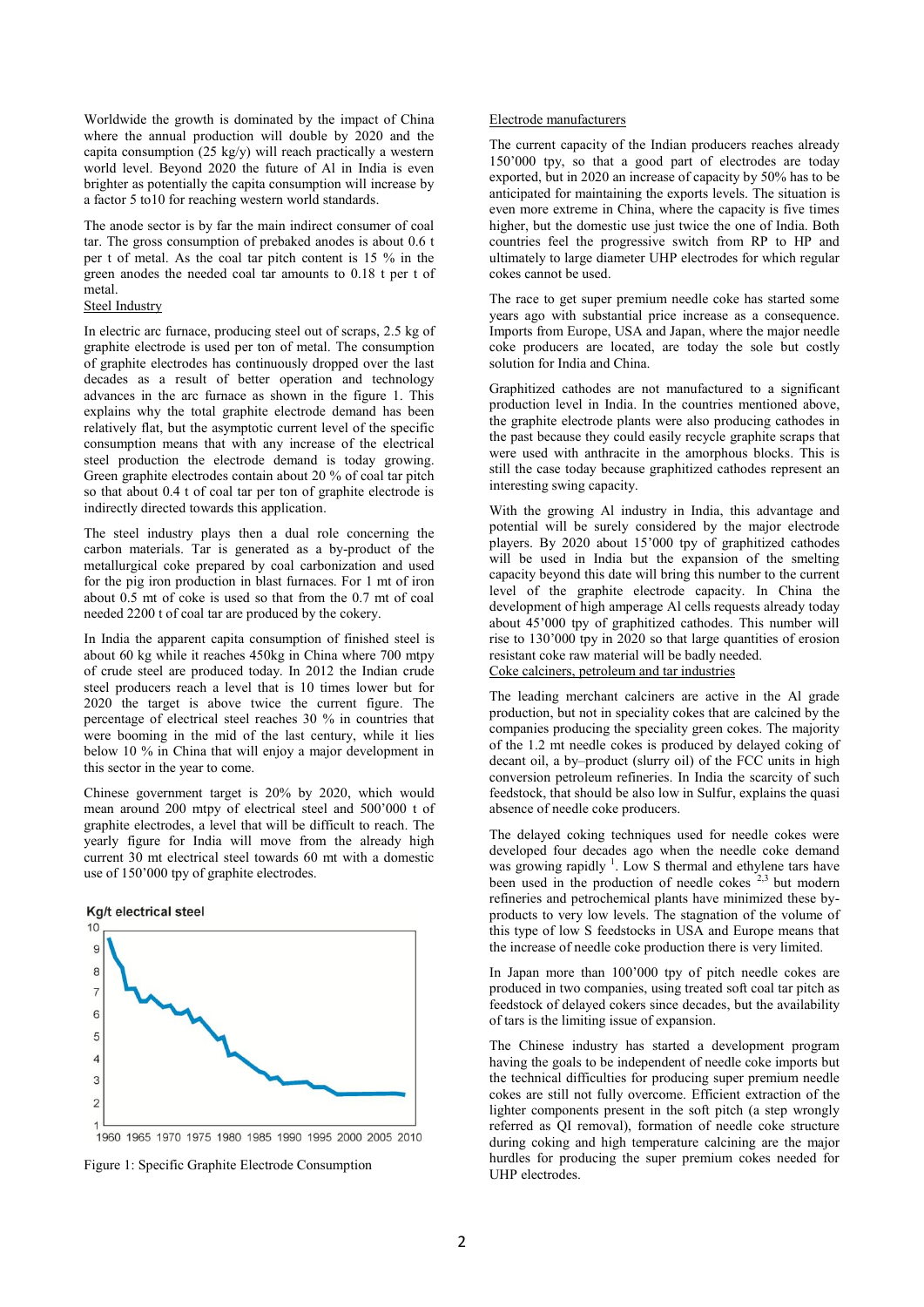For the cathode cokes one feedstock option would be desulfurized high asphaltene resid that is resulting in relatively isotropic hard shot cokes. Here again the lack of such feedstock in China and India, related to the crudes processed but also to the configuration of refineries, means that no development is to be expected on this route. This kind of low S shot coke is also a rarity on a worldwide basis so that a limited expansion of its production is an issue for the cathode producers.

In Japan and in South Africa cathode cokes out of coal tars have been developed in the last decades. The delayed coking of high QI and heteroatom rich soft pitch is a route that is proven to provide a hard coke that is resistant to the wear occurring in the Al pots. However the quantities of tar available limit the output to the current level of production as well.

The table 1 below summarizes the quantities of cokes needed for the graphite electrode and graphitized cathodes in India, China and worldwide. The quantities of cathode cokes covering the needs of graphitized cathodes by the domestic smelters will triplicate in India and in China by 2020. Whereas the today's quantities are not economically attractive to a newcomer on the calcined coke scene the situation will change and on a worldwide basis 250'000 tpy of such cathode coke will be used. This has to be compared to a typical speciality coke calciner who is dedicating today about 25'000 tpy for this application, practically the quantity that will be consumed internally in India by 2020 through graphitized cathodes.

For needle cokes, the 2020 consumption for electrical steel in India will reach 170'000 tpy which is about the typical size of one leading calcining plant today. In China more than 500'000 tpy of needle coke will be needed. As plenty of tars will be theoretically available in India (more than half of the 1.9 mtpy produced from the pig iron industry) and in China (2/3 of 18 mtpy) the choice of tar distillers could be to expand the current production resulting in coal tar pitch binders also for exports or/and to embark into the production of speciality cokes when the economics are more favourable for these endproducts. On the long term this route of pitch coke based on tar is sustainable on a worldwide basis as long as the pig iron steel production exceeds 9 times the Al figure. The today ratio is about 25 and this number was quite stable over the last decades.

|                                           |          | India |                |      | China | World |      |  |  |  |  |
|-------------------------------------------|----------|-------|----------------|------|-------|-------|------|--|--|--|--|
|                                           |          | 2012  | 2020           | 2012 | 2020  | 2012  | 2020 |  |  |  |  |
| <b>Cathodes</b>                           |          |       |                |      |       |       |      |  |  |  |  |
| Al Production                             | mt       | 2.0   | 4.2            | 15.0 | 32.0  | 42.0  | 69.0 |  |  |  |  |
| Replacement cath.                         | $104$ t  | 1.0   | 2.5            | 9.1  | 19.2  | 25.2  | 41.4 |  |  |  |  |
| New smelters cath.                        | $104$ t  | 0.6   | 1.3            | 4.5  | 9.6   | 8.8   | 14.5 |  |  |  |  |
| Graphitized cathodes 10 <sup>4</sup> t    |          | 0.6   | 1.6            | 4.5  | 13.0  | 10.0  | 23.0 |  |  |  |  |
| <b>Electrodes</b>                         |          |       |                |      |       |       |      |  |  |  |  |
| <b>Graphite Electrodes</b>                | $104$ t  | 8     | 15             | 19   | 45    | 113   | 163  |  |  |  |  |
| Cokes (domestic use for metal production) |          |       |                |      |       |       |      |  |  |  |  |
| Cathode Coke                              | $10^4$ t | 0.7   | $\overline{2}$ | 5    | 14    | 11    | 25   |  |  |  |  |
| Needle Coke                               | $10^4$ t | 9     | 17             | 21   | 50    | 124   | 180  |  |  |  |  |

Table 1: Cathode, Electrode and coke requirements

## **Production of pitch cokes by delayed coking**

### Coking of straight soft pitch

Pitch coke production by delayed coking of soft pitch from the primary tar distillation was initiated in the sixties by Nittetsu Chemical Ind. in Japan using American technologies adapted from the petroleum industry .

The pitch coke was used in the Al industry and as recarburizer. Later in the eighties, a unit processing medium temperature pitch issued from the coal gasification process was installed in South Africa. By blending with decant oil a hybrid coke fulfilling the expectations of the Al smelters could be reached, but the pure pitch coke could not be used as thermal cracking of prebaked anodes was an issue. In the last decade however the pure material was successfully used for the graphitized cathodes as its hardness provides a good resistance to the wear and erosion of the blocks.

However despite their low S content such straight pitch cokes could not be used for the graphite electrode application because of their non-needle structure.This is related on one side to the presence of large aromatic molecules hindering the coalescence of mesophases during the coking or to the presence of non-planar molecules that are poorly  $graphitzable<sup>5</sup>$ . The fine-grain mosaic structure of the resulting  $\overline{c}$  coke, that is quite hard<sup>6</sup>, gives an isotropic electrode with high CTE and resistivity. Another issue is the presence of Nitrogen in the coal  $\tan^7$  as the loss of these heteroatoms during the graphitization process<sup>8</sup> results in an irreversible large expansion of the graphite electrode with cracks and scrap issues in modern Length Wise Graphitization (LWG) furnaces. The extent of puffing is however much more reduced when the coke structure is isotropic $9$  so that puffing of cathode blocks during graphitization was found to be far less problematic.

### Coal tar feedstock treatment

The treatment of the coal tar or of the coal tar pitch feedstock is mandatory for the production of premium needle cokes and this received already in the eighties much attention <sup>10</sup> so that several options for the removal of large molecules (a fraction Insoluble in Quinoline named QI) by filtration, centrifugation and sedimentation have been considered.

However the route consisting in the extraction of lighter molecules was found to be the most promising one already by Nittetsu in the seventies<sup>11</sup>. Many patents have been applied on this topic and often the solvents are a blend of aromatic distilled tar oils (for instance Naphtalene with an aliphatic petroleum fraction like Kerosene<sup>12</sup>). The amount of the extracted fraction, and therefore also the potential of the extracted feedstock to provide later the needle coke structure, depends on the nature of the tar oil fraction chosen  $^{13}$ , that can range from benzene to anthracene, and on the aromatic/aliphatic ratio of the blend solvent.<sup>14</sup> More recently options involving acetone like solvents combined with screw decanting has been patented <sup>15</sup> and the selection of solvents and extraction steps favourable to the removal of N rich components have been considered<sup>16</sup>.

The use of similar techniques by the coal tar distillers to manufacture impregnation pitches for graphite electrodes shows that these techniques are familiar in this industry. However the selection of the solvents, the separation of the fractions and the recovery process are decisively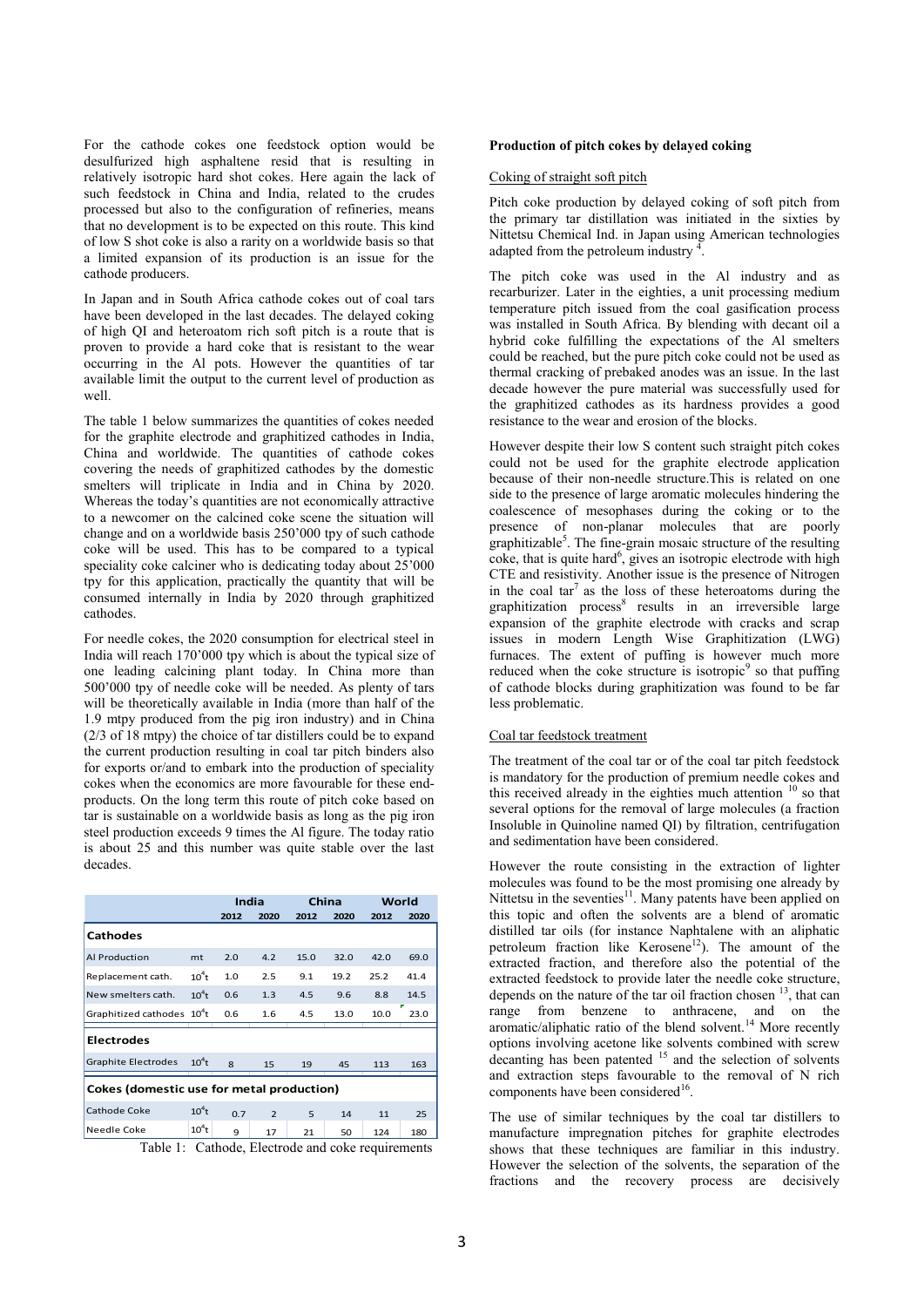influencing the quality and the quantity of the coker feedstocks that are the so-called QI free and QI rich soft pitch fractions.

Obviously in the last decades the QI rich fraction was sold as a binder for non-sophisticated application and not directed to the coker due to its small volume and to the lack of high value application of the produced isotropic hard coke. Due to the recent new application as graphitized cathode coke and the growth of the Al industry the situation might change especially when more similar feedstocks resulting in hard carbon would be available. One opportunity is to benefit from the developments made in the last decade on the polymerization of heavy tar fractions like anthracene for producing pitch but to extend them to the coke production by delayed coking.

### Polymerizering of heavy oils

Air-blowing for the production of asphalt from petroleum resids or even for the production of coal tar pitch binders is a well-known and applied technique. The relative low market value of anthracene oil in the late nineties has pushed some tar distillers and research institutes to consider the production of carbon precursors $17$ out of polymerized anthracene. Sophisticated industrial applications like mesophase based carbon materials have been targeted $18$  with mitigate success as the yields were also low while the production of binder pitch was industrially experimented<sup>19</sup>.

Some developments for environmentally friendly pitches using this route are still made<sup>20</sup> but we do consider that the economics would be much more favourable for coking these pitches in view of the production of speciality cathode grade coke.

The effect of air injection is not only to accelerate the polymerization of the pitch by condensation reactions but also to introduce oxygen containing molecules into the pitch.

The strong cross-linking effect of these molecules  $21$  result in a mosaic structure of the coke, which is precisely the preferred carbon for graphitized cathodes. Of course the heavy coker oil fraction can also be directed to such a simple polymerizer to extend significantly the amount of isotropic coke produced in the delayed coker. For the lighter oil fractions of the coker and of the primary distillation of tars, the air–blowing is not efficient so that a catalytic process is needed, but here the target pitch is a feedstock for the production of needle coke.



Figure 2: Low conversion tar plant producing electrode pitch

### Catalytic carbonization of light oils

Lewis acids like  $FeCl<sub>3</sub>$  and  $AlCl<sub>3</sub>$  have been recognized to be excellent catalyst to provide anisotropic needle like carbons from light aromatic hydrocarbons as naphthalene and this at a high yield<sup>22</sup>. Synthesis of mesophase pitch using strong Friedel-Craft catalysts for aromatic condensation has been developed as well. A mixture of  $HF/BF_3$  for instance allows a complete catalyst removal from the pitch product with a full recovery and easy recycling thanks the low boiling points of both components $2<sup>3</sup>$ .

# **Producing specialty cokes from coal tar**

## Production scheme from low to ultimate conversion

The current tar distillers mainly produce electrode pitches with medium to high softening points while emphasis is given in the production of high purity naphthalene. In this low conversion scheme (Figure 1) from tar to carbon, high amounts of anthracene oils are produced and sold as carbon black feedstock at a low price close to the one of the incoming tar. A typical new distillation unit has a tar capacity of 300'000 tpy consists in a primary distillation unit delivering a low softening pitch under atmospheric pressure and a secondary unit, working under vacuum, where at high temperature heavy aromatics are removed and the final electrode pitch is obtained.

This secondary process step is not needed when delayed coking is considered as the feedstock is a low softening point pitch produced directly with the primary distillation unit. In the gradual up-grade of a tar distillation plant producing cokes rather than pitch, as shown in the Figure 3 to 5, more and more sophisticated coker feedstocks are produced for maximizing high value coke productions and minimizing low price heavy oil outputs. BTX and high value pure naphthalene are maintained as liquid outputs as pitch coker feedstock preparation through severe catalytic process were found to be inefficient for these light aromatics.

## Medium conversion tar plant

With this scheme (Figure 3) coal tar pitch binder is no longer produced. The soft pitch is passed into a simple solvent extractor where the heavy fraction containing the QI molecules is separated by gravity settling. The primary goal is the production of needle cokes but the production of cathode cokes can be considered as well as this basic extraction unit delivers a significant amount (up to 1/3) of heavy pitch fraction.



Figure 3: Medium conversion tar plant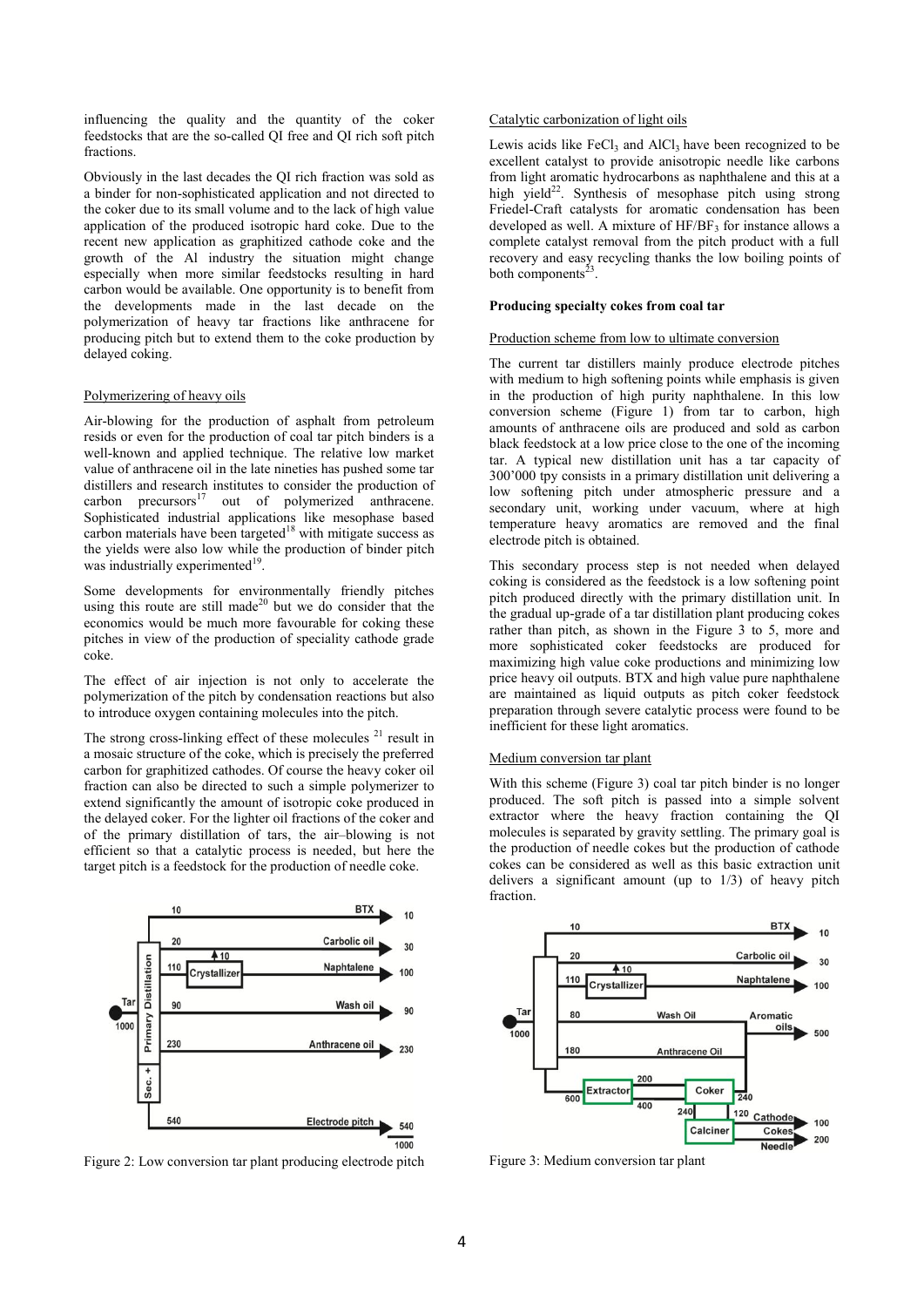The delayed coking, made campaign wise, results in about 60 % coke yield and 40 % liquids that are blended with low value oils from the primary distillation unit. After calcining in a high temperature rotary kiln at a coke yield of 80% about 20 % of calcined needle coke and 10 % of calcined cathode coke are obtained from the incoming tar.

This scheme can be considered as standard and state of the art in the industry so that buying a technology package can be anticipated.

## High Conversion tar plant

In this scheme the quantity of needle coke is increased by better separation efficiency in the extraction step through additional centrifugation (Figure 4). The quantity of aromatic oils is practically halved by passing the heavy coker oils and the primary distillation anthracene in the polymerizer that will provide a substantial increase of the amount of cathode coke after campaign-wise delayed coking and calcining.

For the polymerizer unit a licensing agreement with companies having already industrial experiences shall be negotiated. Centrifugal separator of liquids for the up-grade of the solvent extractor are well spread in the chemical industry, but semi-industrial trials should be run to fine tune this technique to the specificity of the solvent and tar components to be treated. The hurdles towards an industrial unit integrating both up-grades can be overcome in a relatively short time at reasonable development costs.

### Ultimate Conversion tar plant

The ultimate goal is eliminating the low value aromatic oils from the tar plant thanks a catalytic carbonization unit processing the light coker oils and the primary distillation wash oil (Figure 5). This will raise the quantity of finished needle coke close to 40% of the tar input and suppress the output of low value aromatic blend oils. The catalytic carbonization process was developed for mesophase pitch and is still at the pilot scale; the design adaptations and the selection of process parameters shall be addressed first at this pilot scale and an industrial unit developed with an engineering company having in mind that the quality of the needle coke produced should meet the specifications of the graphite industry. With this scheme, more than two thirds of calcined coke can be potentially produced but the economics shall be considered to quantify the incentive to develop and use this costly ultimate step.



Figure 4: High conversion tar plant

#### **Investment and operating costs, turnover and margins**

The total investment costs for the three conversion levels are compared to the one of electrode binder production in the Table 2 for a name plate tar distillation plant of 300'000tpy capacity to be built in the western world using modern technologies. The investment costs taken here are the worst case figures to be considered and building such unit in China or India can cut costs by more than a factor two.

The same remarks apply for the operating costs in Table 3 as personal wages are remarkably lower than in the western world. For the turnover shown in Table 4, western figures have been taken as well, but the local domestic market can be different especially for the coke prices. The margin estimated here in Table 5 are therefore valid for the western world and adaptations to the Indian or Chinese situation remained to be made, but the trends observed for the different conversion levels are a first basis to assess the potential and attractiveness of the production of cokes from tar.

The investments costs of 100 m\$ for a 300'000 tpy tar distillation plant producing electrode pitch double, triplicate and quadruplicate for respectively the medium, high and ultimate conversion levels. The operating costs follow more or less the same trend. The yearly turnovers are more or less always around the investment costs. This means that, without detailed calculation of the rate of return, the economics look promising. The margin increases from a low level of 60 \$/t of tar processed for the basic low conversion scheme producing binders to 640 \$/t for the ultimate conversion level producing a maximum of coke products. For a progressive up-grade approach, prior all the developments in polymerizing and catalytic carbonizing have been performed it is good news to see that the increase of the margin is substantial for the proven medium conversion scheme as it already reaches four times the low conversion one.

### **The requisites for coke production out of tar**

## Industrial background

The fundamentals for coke production are surely gathered in China and in India. The electric steel production is well established and steel scrap availability increases steadily. The Al industry has a huge growth potential and mega projects using modern technologies with graphitized cathode lining have been realized recently and more are to come for covering the domestic needs.



Figure 5: Ultimate conversion tar plant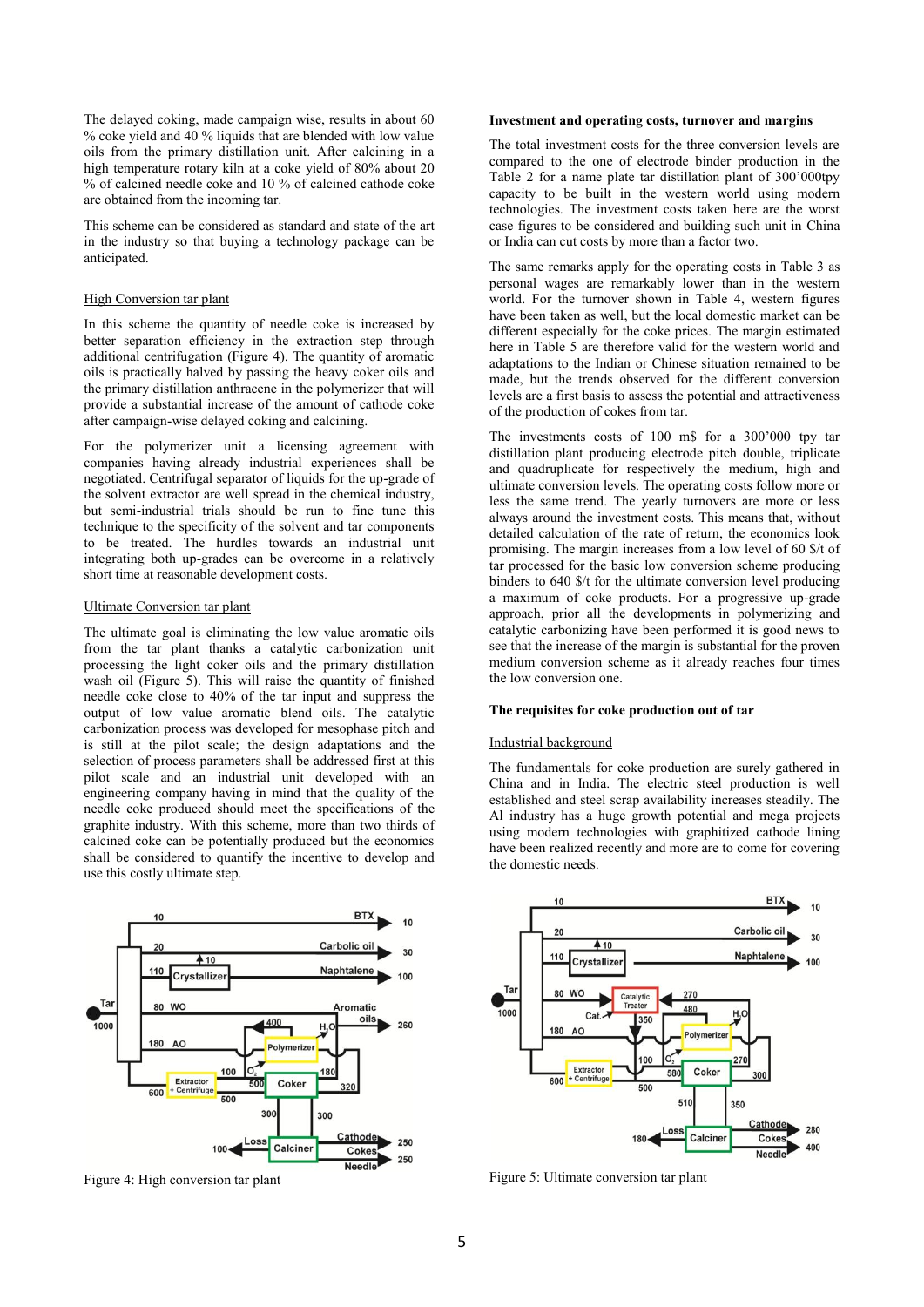|                                 | Low         |                          | Medium      |                 | <b>High</b> |      | <b>Ultimate</b> |      |  |
|---------------------------------|-------------|--------------------------|-------------|-----------------|-------------|------|-----------------|------|--|
| <b>Process</b>                  | <b>Ktpy</b> | MM\$                     | <b>Ktpy</b> | MM\$            | <b>Ktpy</b> | MM\$ | <b>Ktpy</b>     | MM\$ |  |
| <b>Tar distillation</b>         | 300         | 95                       | 300         | 95              | 300         | 95   | 300             | 95   |  |
| <b>Crystallizer</b>             | 33          | 5                        | 33          | 5               | 33          | 5    | 33              | 5    |  |
| Soft pitch preparation          | -           | $\overline{\phantom{a}}$ | 180         | 10 <sub>1</sub> | 180         | 15   | 180             | 15   |  |
| Coker                           |             | $\overline{\phantom{a}}$ | 180         | 40              | 300         | 65   | 430             | 80   |  |
| <b>Polymerizer</b>              | -           | $\overline{\phantom{0}}$ |             | -               | 120         | 35   | 140             | 40   |  |
| <b>Catalytic Treater</b>        |             |                          |             |                 |             |      | 105             | 75   |  |
| <b>Calciner</b> (calcined coke) |             | -                        | 90          | 60              | 150         | 85   | 205             | 110  |  |
| <b>Total</b>                    |             | 100                      |             | 210             |             | 300  |                 | 420  |  |
| Sp. Investment $$/t_{tar}$      |             | 333                      |             | 700             |             | 1000 |                 | 1400 |  |

Table 2: Capacity and investments for 300'000 tpy tar plants

|                          | Low |                          | Medium |                          | High |                         | <b>Ultimate</b>                                                                                                                                                    |     |  |
|--------------------------|-----|--------------------------|--------|--------------------------|------|-------------------------|--------------------------------------------------------------------------------------------------------------------------------------------------------------------|-----|--|
| <b>Process</b>           |     |                          |        |                          |      |                         | $\frac{1}{2}$ \$/t <sub>teed</sub> \$/t <sub>tar</sub>   \$/t <sub>tar</sub>   \$/t <sub>feed</sub> \$/t <sub>tar</sub>   \$/t <sub>feed</sub> \$/t <sub>tar</sub> |     |  |
| <b>Tar distillation</b>  | 43  | 43                       | 43     | 43                       | 43   | 43                      | 43                                                                                                                                                                 | 43  |  |
| Crystallizer             | 20  | 7                        | 20     | $\overline{ }$           | 20   | $\overline{\mathbf{z}}$ | 20                                                                                                                                                                 | 7   |  |
| Soft pitch preparation   | ۰   | $\overline{\phantom{a}}$ | 25     | 15                       | 35   | 20                      | 35                                                                                                                                                                 | 20  |  |
| Coker                    | -   | -                        | 70     | 45 <sup>1</sup>          | 50   | 50                      | 40                                                                                                                                                                 | 56  |  |
| Polymerizer              | -   | -                        |        | $\overline{\phantom{a}}$ | 70   | 30                      | 60                                                                                                                                                                 | 24  |  |
| <b>Catalytic Treater</b> |     |                          |        |                          |      |                         | 85                                                                                                                                                                 | 30  |  |
| Calciner                 |     | $\overline{\phantom{0}}$ | 65     | 20                       | 40   | 20                      | 30                                                                                                                                                                 | 20  |  |
| Total $$/t_{tar}$        |     | 50                       |        | 130                      |      | 170                     |                                                                                                                                                                    | 200 |  |

Table 3: Operating costs for 300'000 tpy tar plants

The Indian and Chinese electrode producers have a long and good reputation and benefits of the low cost of their operations, but the high costs of imported needle coke remains a burden. Their experience in the graphitization and machining will be an asset for expanding their carbon plants towards graphitized cathode products.

The crude steel production is steadily growing for covering the domestic consumption so that more tar will be available for coke production by delayed coking and calcining. Thanks the production of impregnation pitches (low QI content), which is performed at a large scale in both countries, the preparation of the soft pitch prior coking is a familiar process. However the external input of leading technology providers in these areas is recommended to boost rapidly the progress towards technologies fully adapted to the needle coke and cathode coke productions.

A turn-key solution without basic and applied research and development is unfortunately not available. There are plenty of experiments, from the laboratory to the semi-industrial scale, to be executed prior an industrial project can be considered. R&D Carbon is fully equipped for responding to these requirements.

## R&D Carbon pilot testing facility

In the fine tuning of the soft pitch preparation, precise answers on the coke performance during the manufacture and usage of the carbon end-products shall be given. Bomb coking in small pressurized vessels and microscopic examination of the coke structure can be used as a first screening tool but a chain of pilot units i.e. coker, calciner and carbon pilot plants are mandatory for minimizing the risks and accustoming the end users to the new type of raw materials and end-products.

The pilot coker shall be continuous with coker oils fractionation for mass balances purpose<sup>24</sup>. Recycling ratio, temperature and pressure shall be easily controlled and the coker drum size shall deliver about 100 kg of green coke for which the sizing, VCM and HGI level should be optimized for the graphite or for the cathode application.

| <b>Products</b>        | <b>Price</b> | Low            |       | Medium |       | High           |       | <b>Ultimate</b> |       |  |
|------------------------|--------------|----------------|-------|--------|-------|----------------|-------|-----------------|-------|--|
|                        | \$/t         | $\mathbf{x}_0$ | Value | х.     | Value | $\mathbf{x}_n$ | Value | $\mathbf{v}_0$  | Value |  |
| <b>BTX</b>             | 460          | 10             | 5     | 10     | 5     | 10             | 5     | 10              | 5     |  |
| Carbolic oil           | 290          | 30             | 9     | 30     | 9     | 30             | 9     | 30              | 9     |  |
| <b>Naphtalene</b>      | 880          | 100            | 88    | 100    | 88    | 100            | 88    | 100             | 88    |  |
| Wash /aromatic         | 340          | 90             | 31    | 500    | 170   | 260            | 88    |                 |       |  |
| Anthracene oil         | 280          | 230            | 64    |        |       |                |       |                 |       |  |
| <b>Electrode pitch</b> | 400          | 540            | 213   |        |       |                |       |                 |       |  |
| Cathode coke           | 900          | -              |       | 100    | 90    | 250            | 225   | 280             | 252   |  |
| Needle coke            | 2300         | -              |       | 200    | 460   | 250            | 575   | 400             | 920   |  |
| <b>Total</b>           |              | 1000           | 410   | 940    | 820   | 900            | 1000  | 820             | 1270  |  |

Table 4: Specific turnover for 1t of tar

| Investment $$/$ tpy tar                      | Low<br>333 | <b>Medium</b><br>700 | High<br>1000 | <b>Ultimate</b><br>1400 |
|----------------------------------------------|------------|----------------------|--------------|-------------------------|
| Capital* cost<br>$$/t_{tar}$                 | 40         | 90                   | 120          | 170                     |
| <b>Operating cost</b><br>$$/t_{\text{tar}}$$ | 50         | 130                  | 170          | 200                     |
| Tar cost<br>$$/t_{tar}$                      | 260        | 260                  | 260          | 260                     |
| Total Prod. Cost \$/t tar                    | 350        | 480                  | 550          | 630                     |
| $$/t_{tar}$<br>Turnover                      | 410        | 820                  | 1000         | 1270                    |
| Margin<br>$$/t_{tar}$                        | 60         | 340                  | 450          | 640                     |

*\* 10 year SL + 20% for Working capital*

#### Table 5: Specific production costs, turn over and margin

Calcining in a pilot rotary kiln, where the heat-up rate is set close to these of industrial units is essential as the calcining influences the porosity level of the calcined cokes. Such a unit having a throughput of 20 kg/h is shown in Figure 6. The heat-up rate in the devolatilization zone reaches 50 C/min.; the residence time is close to 20 minutes. The final temperature treatment is selected to get a typical level of real density  $(2.14 \text{ kg/dm}^3)$  for needle coke and  $2.02$  for cathode coke).

The preparation of dry aggregate and especially of the fines is essential for a sound evaluation of the performance of the cokes. The puffing behaviour related to the rapid heat-up during graphitization depends on the grain size<sup>25</sup>, especially for pitch needle coke electrodes, the lower the fineness of the fines the higher the puffing rate and extent. The CTE of the graphitized electrodes also depends on the maximum grain size , coarser formulation meaning higher CTE, so that lab scale preparation and testing of pure fines artefacts can lead to wrong information on the quality of a given coke candidate<sup>26</sup> .

For these reasons the maximum size of grains shall be larger than 6mm and the amount and fineness of fines in the recipe shall be close to industrial standards. Such dry aggregate preparation tools are shown in the Figure 7. As the properties of the end-products depend on the pitch content, several batches are prepared and will be used with at least three different pitch levels (around 23 % of the coke aggregate).Intensive mixing and high pressure extruding are needed as well to get artefacts with similar apparent density and mechanical/electrical properties levels than full size notimpregnated electrodes or cathodes. Intensive mixer impeller (Figure 8) together with large diameter (above 70 mm) pilot extruder was found to be adequate for the pilot evaluation purpose (Figure 9).

The baking is made with moderate heat -up rate for minimizing deformation related to the high percentage of electrode binder and graphitizing is made under pressure like in a Length Wise Graphitization pilot furnace (Figure 10). For this purpose 50 mm baked cores are stacked into a 500mm column, eventually pressed with a 7.5 MPa specific pressure that guarantees a good electrical contact.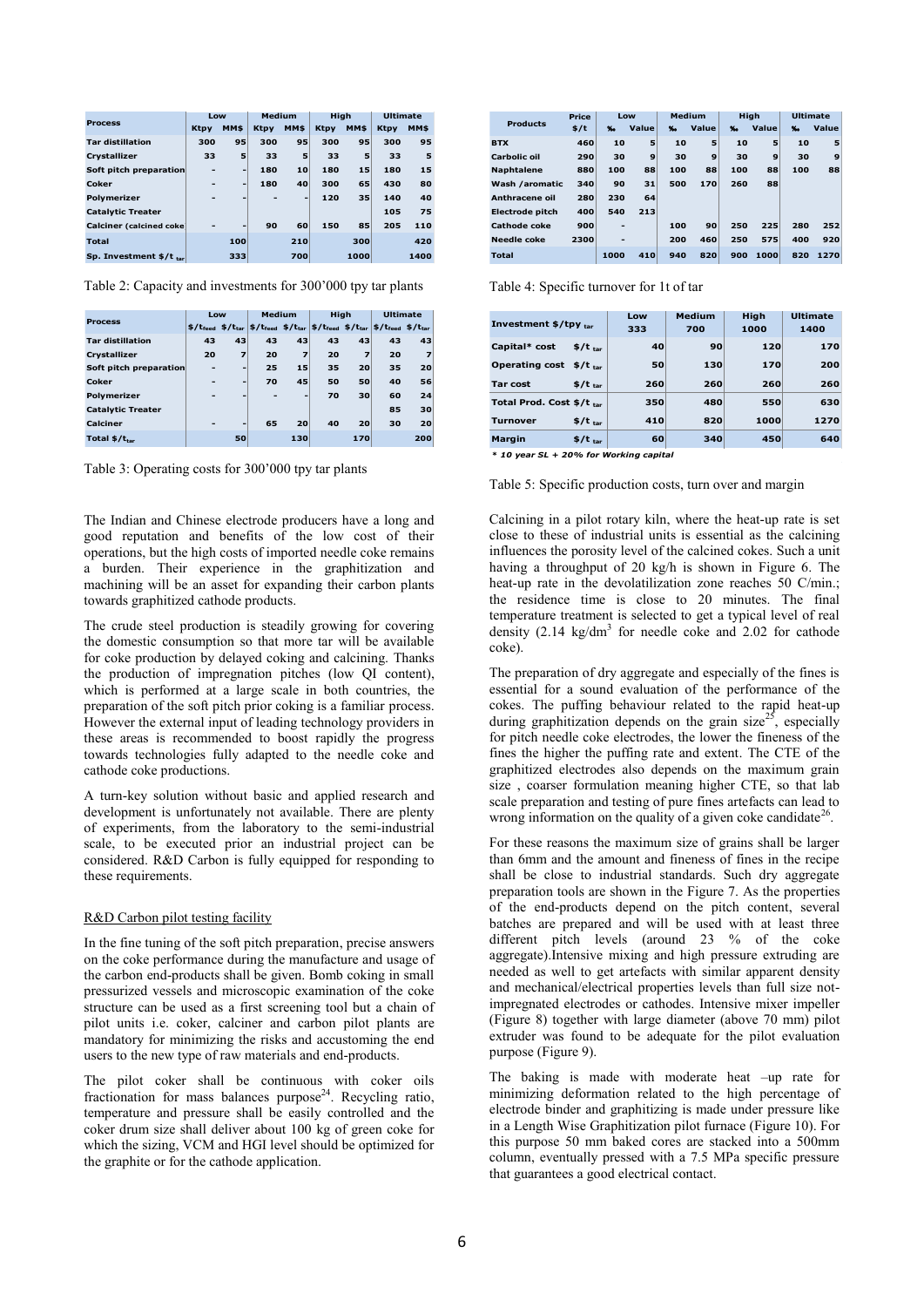

Figure 6: Rotary kiln (L=6m ø25cm) for coke calcinations



Figure 7: Pilot plant dry aggregate preparation



Figure 8: Intensive impeller mixer for high density paste (10 l)

A DC current is applied for heating the baked specimen up to 3000 C with a controlled temperature gradient of 500 C/h. With these conditions close to the full size modern LWG the dilatation (thermal and puffing) and the contraction related to the graphitization are monitored.

Of particular interest for needle cokes is the dilatometric curve of transversal electrode cores where the puffing propensity can be best observed (see Figure 11). The lab extrusion of small diameter (19 mm) artefacts made out of fines and high binder content (up to 38 %!) was found to be inappropriate for this purpose as transversal core dimensions become very small.



Figure 9: 400 tons extrusion press for 85mm green rods



Figure 10: 80 kW LWG graphitizing furnace



Figure 11: Longitudinal / Transversal cores (L/T): dilatometric curves during graphitization

A graphitization under pressure become impracticable and puffing measurements anyhow biased as mentioned previously.

A research laboratory where specific electrode properties can be measured, like for instance the swelling of cathodes during electrolysis and its abrasion resistance, completes the testing facility.

Evaluations of worldwide cokes for graphite electrode and cathode have been performed so that typical ranges as shown in the Table 6 have been established.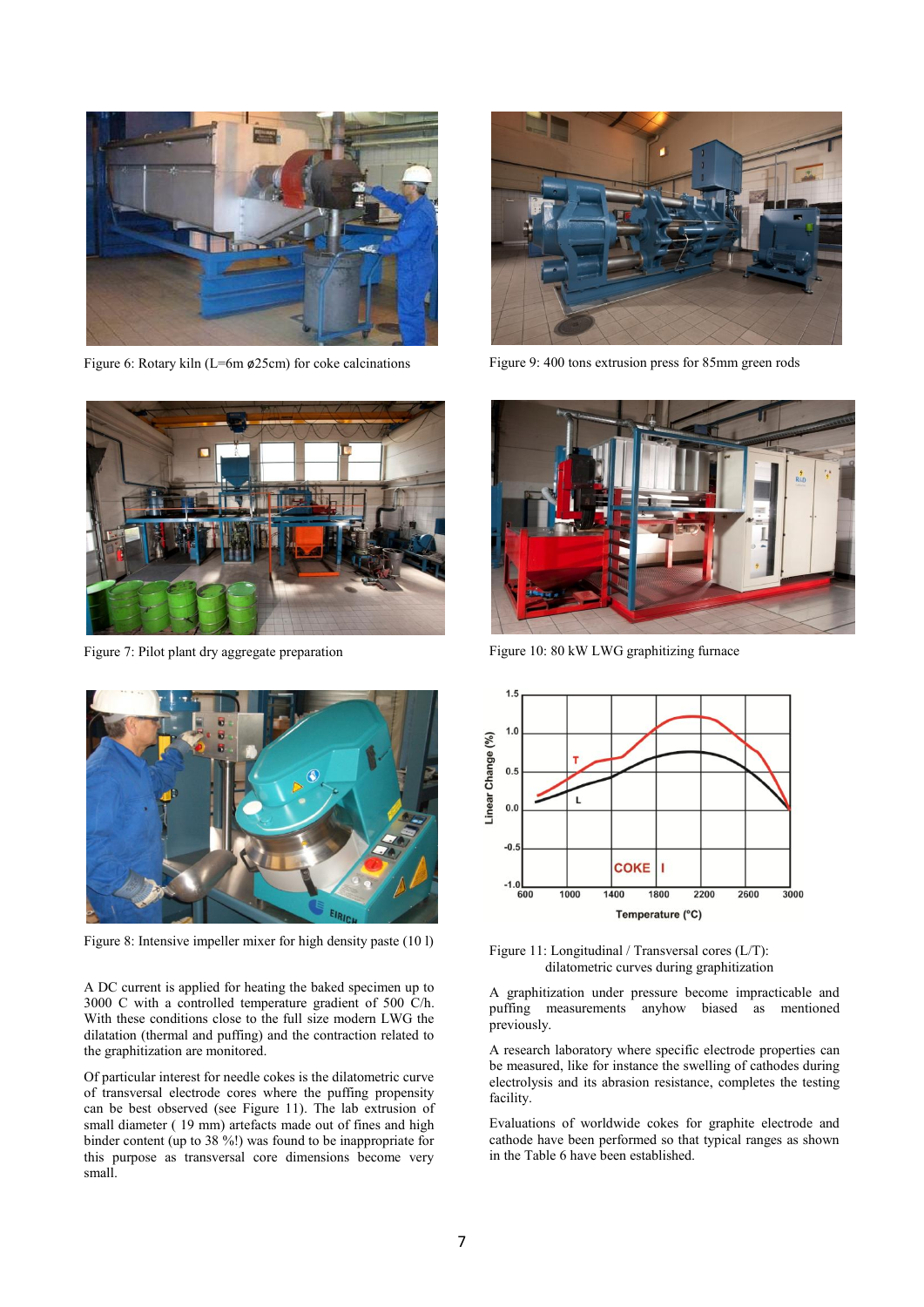| <b>Coke Properties</b>          | <b>Unit</b>         |   | <b>Typical range</b><br><b>Pitch needle cokes</b> |                               |   | <b>Typical range</b><br><b>Cathode cokes</b> |               |  |
|---------------------------------|---------------------|---|---------------------------------------------------|-------------------------------|---|----------------------------------------------|---------------|--|
| Sulfur                          | %                   |   | $0.2 - 0.3$                                       |                               |   | $0.2 - 1.0$                                  |               |  |
| Nitrogen                        | %                   |   | $0.5 - 0.7$                                       |                               |   | $0.7 - 1.5$                                  |               |  |
| Total Porosity <100um           | %                   |   |                                                   | $19 - 22$                     |   |                                              | $12 - 16$     |  |
| Density in Xylene               | kg/dm <sup>3</sup>  |   |                                                   | $2.13 - 2.15$                 |   |                                              | $1.98 - 2.05$ |  |
| <b>Green and baked</b>          |                     |   |                                                   |                               |   |                                              |               |  |
| Pitch content                   | %                   |   |                                                   | $24 - 26$                     |   | $16 - 20$                                    |               |  |
| Green App. Density              | kg/dm <sup>3</sup>  |   | $1.57 - 1.66$                                     |                               |   | $1.60 - 1.70$                                |               |  |
| <b>Baked App. Density</b>       | kg/dm <sup>3</sup>  |   | $1.54 - 1.61$                                     |                               |   | $1.55 - 1.65$                                |               |  |
| <b>Graphitization Behaviour</b> |                     |   | L                                                 | т                             |   | L                                            | т             |  |
| <b>Puffing Rate</b>             | $10^{-6}$ K $^{-1}$ |   | $5 - 8$                                           | $5 - 18$                      |   | $1 - 6$                                      | $2 - 12$      |  |
| Puffing extent                  | %                   |   |                                                   | $0.25 - 0.35   0.15 - 0.70  $ |   | $0.1 - 0.3$                                  | $0.1 - 0.5$   |  |
| Cold diameter change            | %                   |   | $0.4 - 2.5$                                       |                               |   | $(-1) - (+1)$                                |               |  |
| Cold volumetric change          | %                   |   | $(-1) - 4$                                        |                               |   | $(-4) - (-1)$                                | ٠             |  |
| <b>Graphitized cores</b>        |                     |   |                                                   |                               |   |                                              |               |  |
| Graphitized App. Density        | kg/dm <sup>3</sup>  |   |                                                   | $1.50 - 1.58$                 |   | $1.61 - 1.68$                                |               |  |
| Sp. Electrical Resistance       | μΩm                 | L |                                                   | $9 - 11$                      | т | $10 - 14$                                    |               |  |
| <b>Flexural Strength</b>        | MPa                 | L | $4 - 6$<br>L                                      |                               |   | $8 - 12$                                     |               |  |
| CTE 20-300°C                    | $10^{-6}$ k $^{-1}$ | L | $1.0 - 1.2$<br>L                                  |                               |   | $4 - 6$                                      |               |  |
| Rapoport swelling               | %                   |   | L                                                 |                               |   | $0.3 - 0.5$                                  |               |  |
| Abrasion                        | %                   |   |                                                   |                               | т |                                              | $14 - 28$     |  |

Table 6: Typical ranges of pitch needle cokes and cathode cokes and of their pilot artefacts

Merit ranking of coke candidates can be therefore made based on solid information on the electrode properties obtained with the current cokes used by the carbon industry. This pilot scale tool can be also used to quantify the benefits in terms of puffing when nitrogen removal techniques are applied to the aromatic coal tar oil feedstocks  $27$  or when puffing inhibitors are added to the calcined coke itself prior mixing  $28$ .<br>, alternatively during the paste preparation<sup>29</sup>.

## **Conclusions**

The big potential of production and usage of pitch cokes in India for graphite electrodes and graphitized cathodes has been demonstrated. A progressive conversion approach is possible so that as a starting point a medium conversion plant producing a reasonable amount of pitch cokes for both applications can be contemplated at affordable investment costs. The quantity of cokes can be progressively increased for instance by adding one coker and one calciner unit when more oils are directed towards the pitch polymerizer and the catalytic carbonizer units.

However as the amount of tar needed is substantial and as the approval of end users is always a critical step, a partnership steel producer / electrode manufacturer / tar distiller would greatly facilitate such a project. Ideally the steel producer would supply tars from his cokeries and take from the electrode partners the finished graphite electrode for his electrical steel arc furnaces. The progressive introduction of high performance graphitized cathodes in the Al industry is also an issue that shall be well addressed by the electrode producers and leading Al smelting companies.

The advances can be speed-up when the right blend of foreign expertise and in-land engineering institutes is set-up from the very beginning of the projects. R &D Carbon can provide the services associated with the evaluation of the feedstock suitability for speciality cokes but also the technical expertise in the fields of feedstock preparation, delayed coking and calcining conceptual designs as well as the optimization support during the speciality coke plant start-up. Assistance to the end-users, for a smooth introduction of the speciality pitch cokes in their plants, can be given as well.

# **Literature**

- 1. D.H. Stormont,"Delayed coking techniques feel effect of increased needle coke demand", The oil and gas journal, March 1969, pp.75-78.
- 2. K.Hayashi et al.,"Needle coke from pyrolysis residues via the Mazuren-Lummus process", Erdöl und Kohle-Erdgas- Petrochemie mit Brennstoff- Chemie, Bd.30 Heft 2, Februar 1977, pp.65-71.
- 3. C.A. Stokes and V. J. Guercio,"Feedstocks for carbon black, needle coke and electrode pitch, Erdöl und Kohle- Erdgas- Petrochemie mit Brennstoff- Chemie, Bd.38,Heft 1, Januar 1985, pp 31-34.
- 4. A.J. Gambro et al.," Delayed coking of coal tar pitch", Chemical engineering progress", Vo. 65, No 5, May 1969, pp.75-79.
- 5. I.C. Lewis et al." Studies of the conversion of petroleum feedstocks to coke", American chemical society , Vol.33/3, 1988, pp.404-412.
- 6. M.H Wagner et al.," Quality assessment of binder pitches for carbon and graphite electrodes", Fuel, Vol.67 , June 1988, pp.792-797.
- 7. M. Zander,"On the nitrogen containing constituents of coal tar pitch" , Fuel, Vol.70, April 1991, pp.563-565.
- 8. E.Fitzer et al.," Gaseous products during thr puffing of coke materials", Carbon '86, 4<sup>th</sup> International carbon conference, 1986 ,pp.116-118.
- 9. N. Tsuchiya et al.," Puffing characteristics in heat treated cokes", Carbon '86, 4<sup>th</sup> International carbon conference, 1986, pp.107-109.
- 10. I. Romey et al.," Herstellung von Nadelkoks aus Steinkohlenteerpech für Elektrographit" Erdöl und Kohle- Erdgas- Petrochemie mit Brennstoff- Chemie, Bd.36,Heft 12, Dezember 1983, pp. 562-564.
- 11. Y. Suetsugu et al." Process for producing needleshaped coal pitch coke",US Patent 3,799,865 , March 26 ,1974.
- 12. A.A. Simone," Removal of quinoline insolubles from coal derived fractions", US Patent 4,292,170 , September 29 ,1981.
- 13. A.T. Gontijo et al.," The study of QI extraction from coal tar pitch using coal tar derived oils as solvent in a centrifugation process" , 23 rd Biennal conference on Carbon , Vol. 2, 1997, pp.198-199.
- 14. H. Zielinski et al.," Kokereiteer als Ausgagrohstoff für die Elektroindustrie" Erdöl und Kohle- Erdgas-Petrochemie mit Brennstoff- Chemie, Bd.42,Heft 9, Dezember 1989, pp. 365-369.